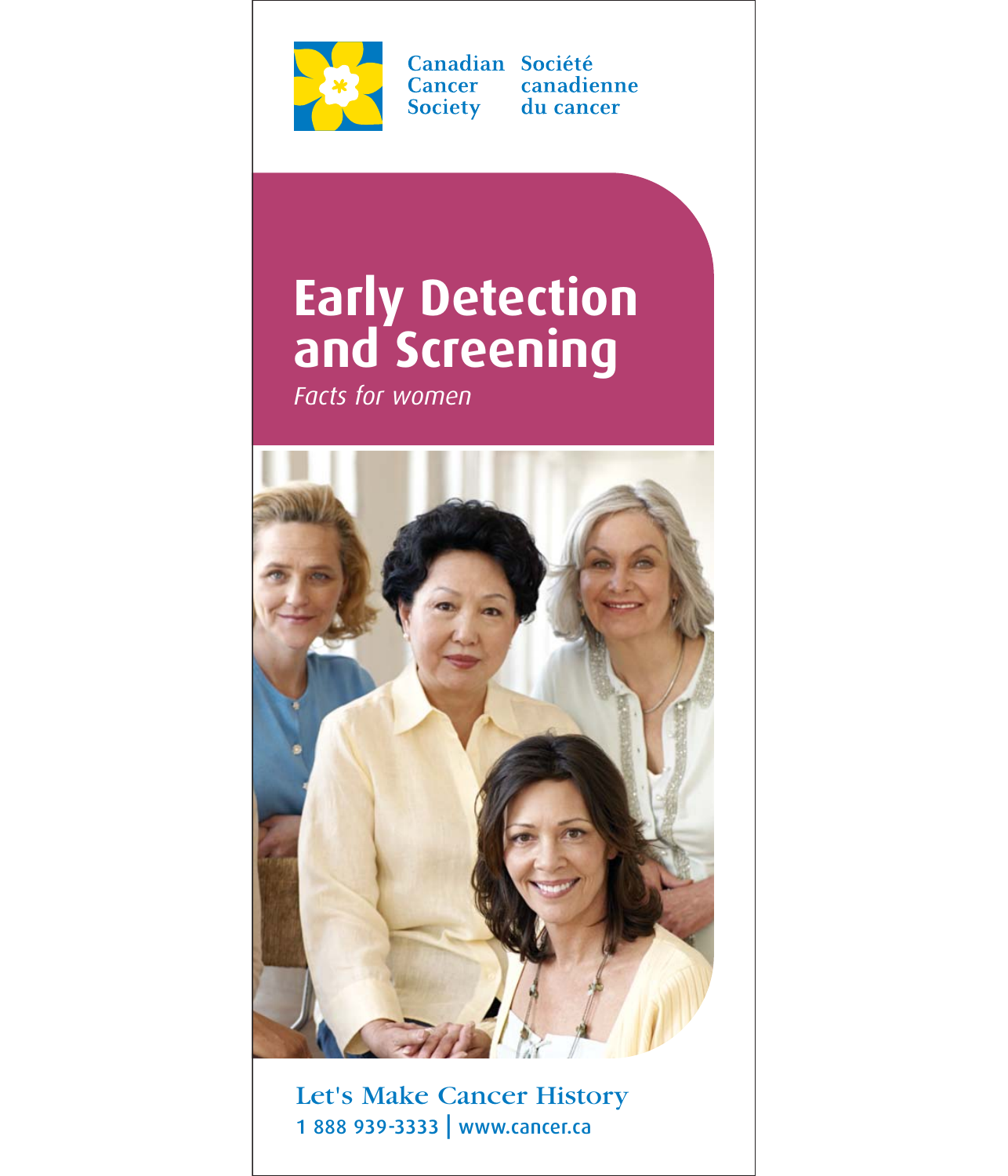# **Early Detection and Screening** *Facts for women*

It's hard to say why one person gets cancer and another does not. It may seem that cancer can't be avoided, but there are things that you can do to reduce your risk of the disease. You can start by living a healthy lifestyle and taking charge of your health.

This brochure describes four common cancers in women that can be detected early by screening tests or by having signs and symptoms checked by your doctor: **breast**, **cervical**, **colorectal** and **skin**. Many symptoms can be caused by problems that are much less serious than cancer. See your doctor to be sure. If cancer can't be prevented, treatment is more likely to be successful if it's found early.

## **Early detection and screening**

**Early detection** means finding cancer at an early stage. When cancer is found early, it is often easier to treat. Recognizing symptoms and getting regular checkups help detect cancer early. Be aware of your body and don't ignore any changes. The sooner you report symptoms to your doctor, the sooner a problem can be dealt with.

**Screening** is the early detection of cancer by testing or checking for disease when you don't have any symptoms. Many types of cancer don't have a screening test, but some cancers can be found before you've even noticed that something might be wrong. Screening tests can help find cancer at its earliest, most treatable stages. Some screening tests can also help detect precancerous conditions that can be treated before cancer develops. If a screening test shows something unusual, follow-up tests will be needed.

Screening programs that offer screening tests for certain types of cancer are available across Canada. Programs can vary from province to province. These screening programs are offered to people in specific age groups who don't have any signs or symptoms of cancer. If you have a family history of a specific cancer you may be at a higher risk for developing cancer and could be tested at an earlier age or more often. Talk to your doctor about a personal plan of testing.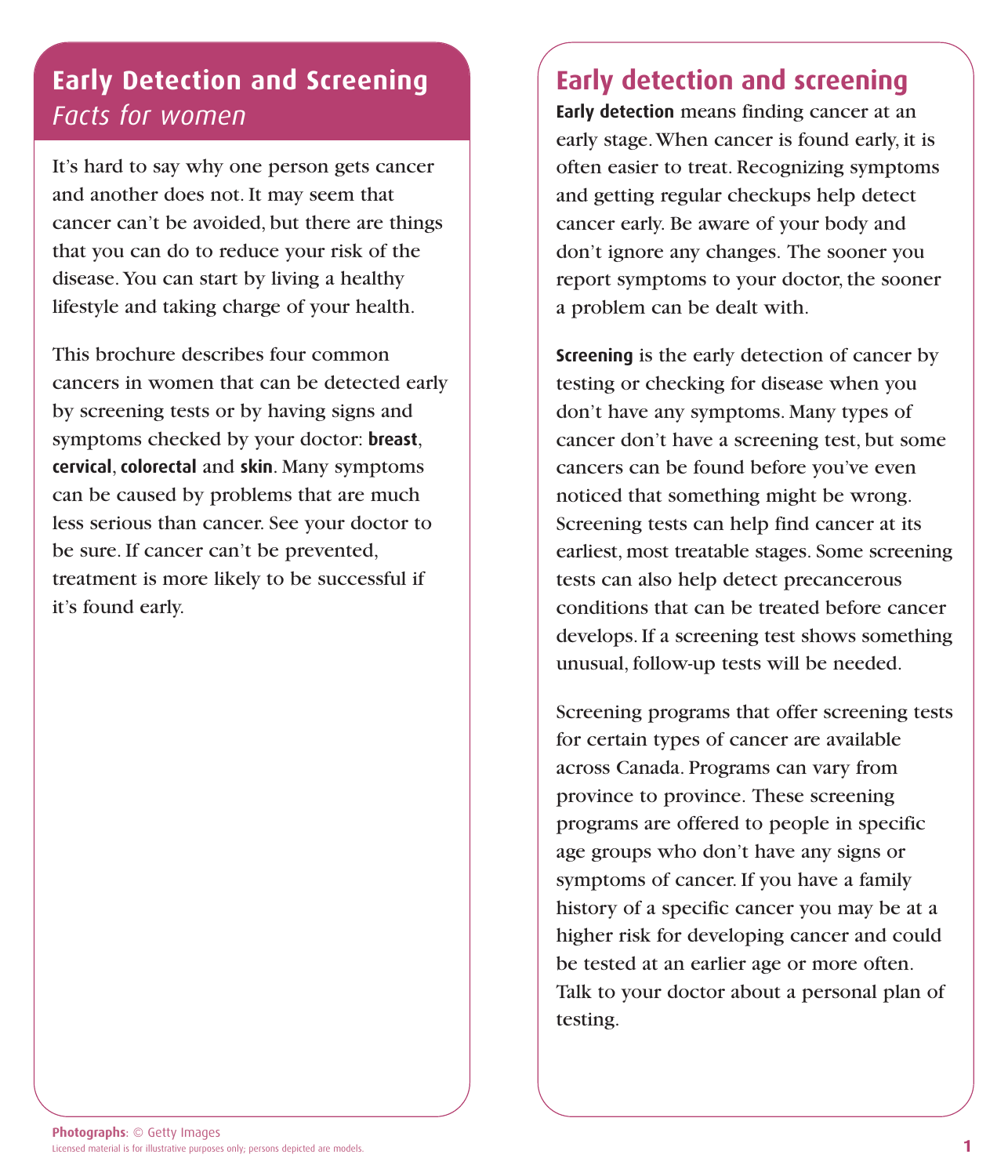It's important to know that no screening test for cancer is 100% accurate. For example, a screening test can sometimes show cancer when there isn't, or not show cancer when there is. But overall, screening tests save lives.

#### **Breast cancer**

Breast cancer starts in the cells of the breast tissue. Breast tissue in women covers an area larger than just the breast. It extends up to the collarbone and from the armpit across to the breastbone in the centre of the chest.

Breast cancer is the most commonly diagnosed cancer in women in Canada. It can also be found in men but this is very rare.

Breast cancer can happen at any age, but most cases occur in women over the age of 50. Many women are alive and well today because their breast cancer was found and treated early.

#### *What you can do*

The most reliable tests used to find breast cancer early are:

- **mammography**: a low-dose x-ray of the breasts
- **clinical breast examination (CBE)**: a physical examination of the breasts by a trained healthcare professional

Breast screening programs vary among the provinces and territories. Your doctor can tell you more about the screening tests or programs in your area.

| If you are: | What to do:                                                                                                   |
|-------------|---------------------------------------------------------------------------------------------------------------|
| 40 or older | Have a CBE by a trained healthcare<br>professional at least every 2 years.                                    |
| 40 to 49    | Talk to your doctor about your risk of<br>breast cancer, along with the benefits<br>and risks of mammography. |
| 50 to 69    | Have a mammogram every 2 years.                                                                               |
| 70 or older | Talk to your doctor about how often<br>you should get tested for breast cancer.                               |

Some women have a higher than average risk for breast cancer. Talk to your doctor about your risk and a personal plan of testing. It may make sense to consider getting tested earlier or more often if:

- You have had breast cancer before.
- You have a history of breast biopsies showing certain breast changes, such as an increased number of abnormal cells which are not cancerous (*atypical hyperplasia*).
- You have a family history of breast cancer (especially in a mother, sister or daughter diagnosed before menopause or if hereditary mutations are present in certain genes, such as BRCA1 or BRCA2).

You can also be aware of how your breasts normally look and feel so that you can notice any changes, even if you are getting tested regularly. Keep in mind that your breasts may feel different at different times of your menstrual cycle. They might become lumpy just before your period. Breast tissue changes with age, too. Learning what is normal for you will help you know what changes to see your doctor about.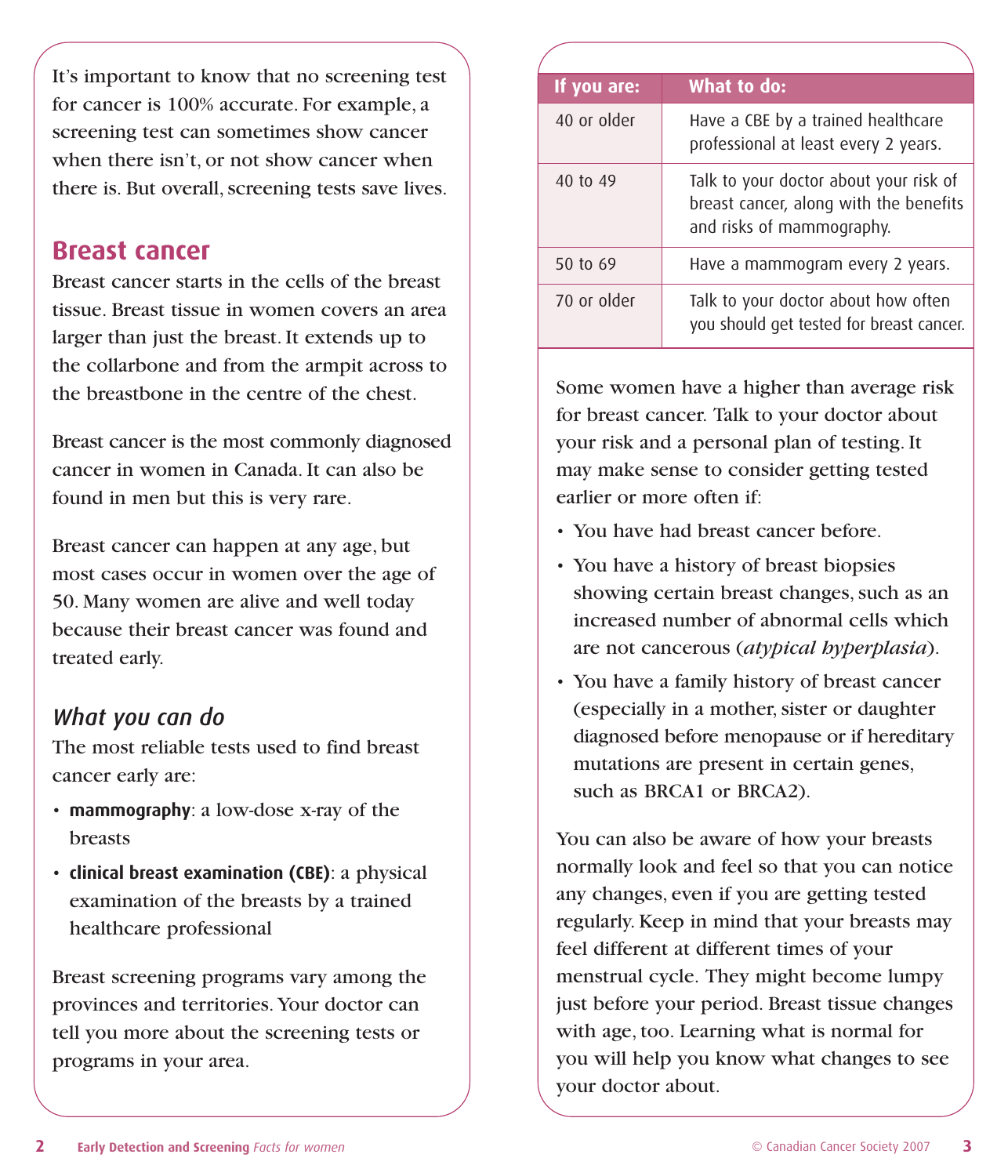#### *What to watch for*

No matter what your age, breast health starts with knowing your breasts.

For most women, finding a lump in their breast is the most common sign of breast cancer. If it's painful, it's usually a symptom of a benign condition, but it should be checked by your doctor. Most lumps are not cancer. These signs and symptoms may be caused by breast cancer or another breast problem. See your doctor if you have:

- a lump or swelling in the armpit
- changes in breast size or shape
- dimpling or puckering of the skin sometimes called *orange peel skin*
- redness, swelling and increased warmth in the affected breast
- inverted nipple nipple turns inwards
- crusting or scaling on the nipple



#### **Cervical cancer**

Cervical cancer starts in the cells of the cervix. It usually grows very slowly. Before cervical cancer develops, the cells of the cervix start to change and become abnormal. These abnormal cells are precancerous, meaning they are not cancer. Precancerous changes to the cervix are called *cervical dysplasia*.

Cervical dysplasia and cervical cancer in its early stages often do not cause any symptoms. Having screening tests regularly can help find dysplasia or cervical cancer before symptoms develop. Both can usually be treated successfully when diagnosed early.

You are at higher risk of developing cervical cancer if you became sexually active at a young age or have had multiple sexual partners. These factors increase your risk of being exposed to HPV (the human papillomavirus). HPV is a group of viruses that can be passed easily from person to person through sexual contact. HPV infections are common and usually go away without treatment, because the immune system gets rid of the virus. Only certain types of HPV can cause changes to cells in the cervix that may lead to cervical cancer.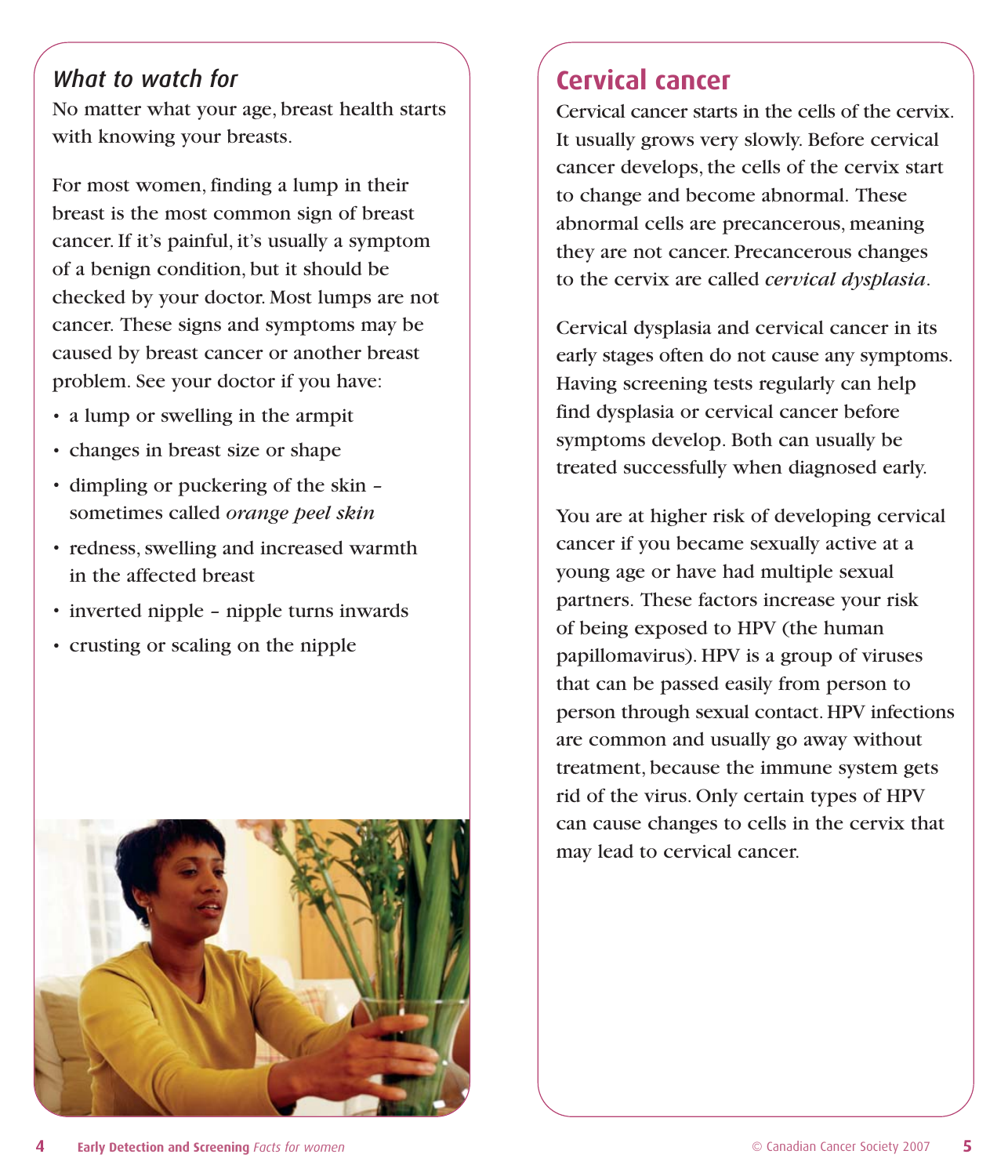#### *What you can do*

Once you become sexually active, have a Pap test every 1 to 3 years (this timing often depends on your previous test results). A Pap test is a laboratory examination of cells taken from the cervix to detect changes. It can detect changes early before cancer develops.

Continue to have a Pap test even if you have stopped having sex.

Talk to your doctor about whether to continue having a Pap test if you have had a hysterectomy (removal of the uterus, cervix and sometimes the ovaries).

When you have a Pap test, you might also have a pelvic exam. This is a physical examination of the organs within the pelvis through the vagina. The doctor puts a gloved finger into the vagina to check the cervix and pelvic organs for anything that seems unusual. It doesn't check for cervical cancer, but may uncover other problems.

Use a condom during sex to help avoid an HPV infection.

Consider the HPV vaccine if you are between 9 and 26 years of age. It protects against some of the HPV infections that cause more than 70% of cervical cancer cases and most types of genital warts. The vaccine should be used along with cervical cancer screening, not instead of screening.

#### *What to watch for*

These signs and symptoms may be caused by cervical cancer or by other health problems. See your doctor if you have:

- abnormal bleeding or bloodstained discharge from the vagina in between periods
- unusually long or heavy periods
- bleeding after sexual intercourse
- pain during sexual intercourse
- watery discharge from the vagina
- increased amount of discharge from the vagina
- bleeding from the vagina after menopause

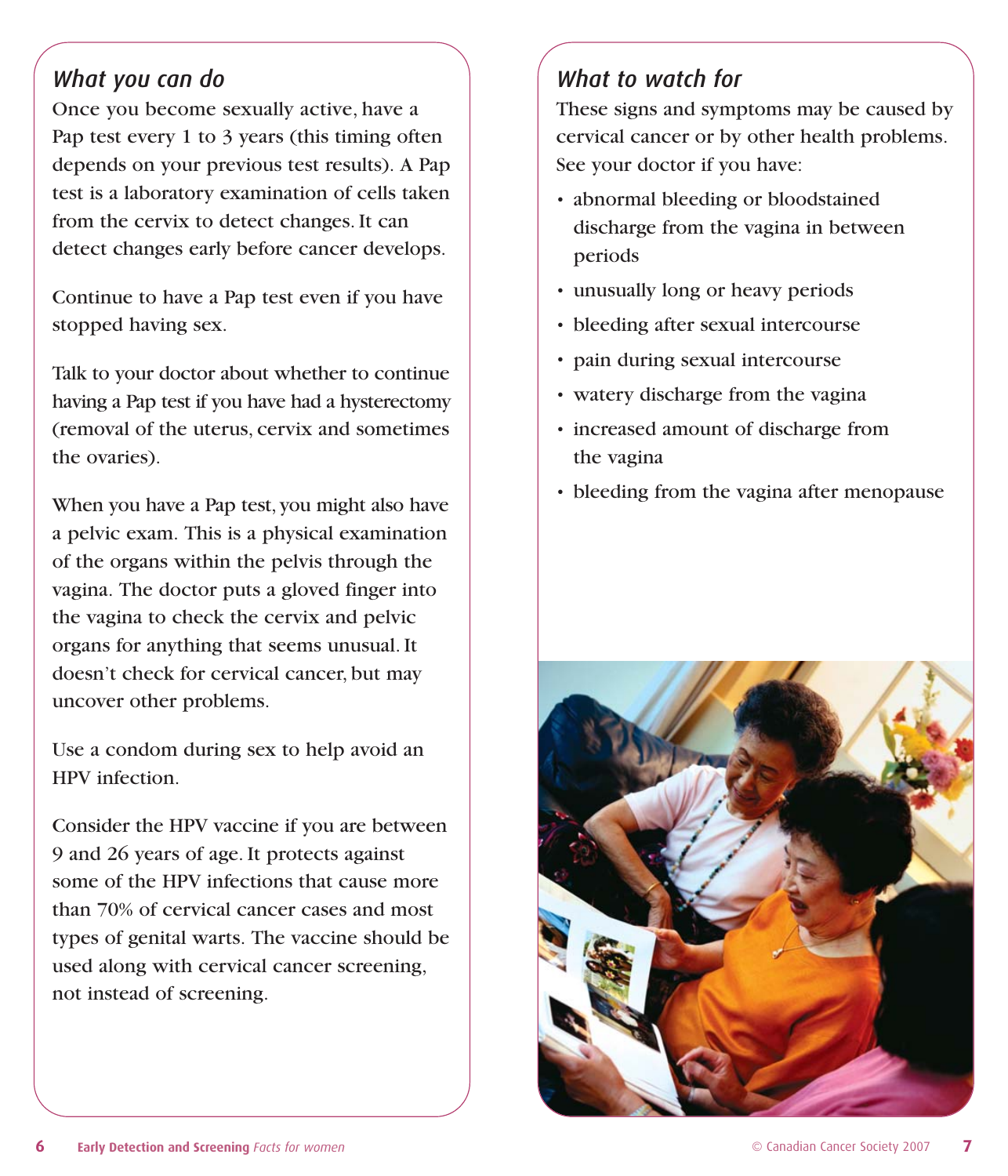#### **Colorectal cancer**

Most colorectal cancers start in the cells that line the inside of the colon and the rectum. It is the third most common cancer in Canada for both men and women. Colorectal cancer often grows slowly and in a predictable way. It may not cause any symptoms in its early stages because the lower abdomen (below the stomach area) has lots of room for a tumour to grow and expand. Screening tests help find colorectal cancer before symptoms develop. It can usually be treated successfully when diagnosed early.

#### *What you can do*

If you are 50 or older, have a fecal occult blood test (FOBT) at least every 2 years. This test checks your stool for blood that can be seen only with a microscope. Having blood in the stool doesn't always mean that you have cancer. It could have other causes – for example, polyps (non-cancerous tissue growth), ulcers or even hemorrhoids.

If the FOBT shows traces of blood in the stool, follow-up tests may include a:

- **Colonoscopy**: a test that lets the doctor look at the lining of the entire colon using a thin, flexible tube with a light and camera at the end.
- **Sigmoidoscopy**: a test that lets the doctor look at the lining of the rectum and lower part of the colon using a thin, flexible tube with a light and camera at the end.

• **Double-contrast barium enema**: an x-ray of the colon and rectum that uses a special dye (called barium) that helps the doctor see the lining of the colon more clearly.

Some women have a higher than average risk for colorectal cancer. Talk to your doctor about when and how often you should have the tests if you have:

- a parent, brother, sister or child with colorectal cancer (especially if the relative was diagnosed before the age of 45)
- a personal history of colorectal cancer
- already been diagnosed with inflammatory bowel disease or polyps
- an inherited condition such as familial adenomatous polyposis (FAP) or hereditary non-polyposis colon cancer (HNCC)

#### *What to watch for*

These signs and symptoms may be caused by colorectal cancer or by other health problems. See your doctor if you have:

- general discomfort in the abdomen (bloating, fullness, cramps)
- a change in bowel habits, such as diarrhea or constipation, for no apparent reason
- blood in the stool (either bright red or very dark)
- stools that are narrower than usual
- an urgent need to have a bowel movement
- a feeling that the bowel hasn't completely emptied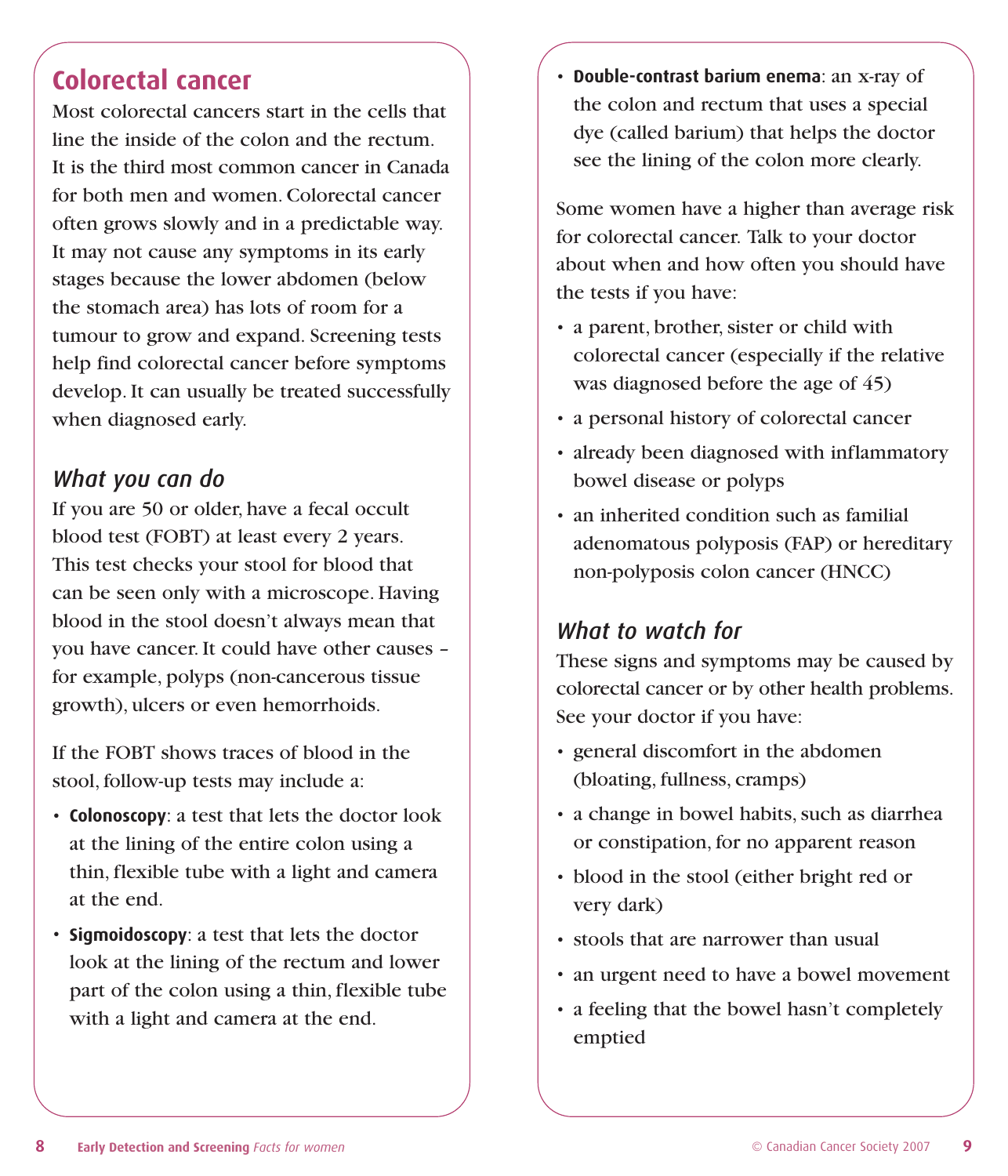- nausea or vomiting
- fatigue (feeling very tired)
- weight loss

#### **Skin cancer**

The different types of skin cancer (basal cell, squamous cell and melanoma) begin in different kinds of cells in the skin. Basal cell and squamous cell skin cancers are very common in Canada, but both types can usually be treated easily and successfully.

#### *What you can do*

The best way to prevent skin cancer is to protect yourself from the sun. Here are a few tips on how to stay safe in the sun:

- Protect yourself and your family particularly between 11 a.m. and  $4$  p.m. when the sun's rays are at their strongest, or any time of the day when the UV Index is 3 or higher. Stay in the shade – under trees, an awning or an umbrella – and try to plan outdoor activities before 11 a.m. or after 4 p.m.
- Cover your arms, legs and head. Choose clothing that is loose-fitting, tightly woven and lightweight. Don't forget your hat to protect your head, face, ears and neck.
- Use a sunscreen with a sun protection factor (SPF) of 15 or higher. Don't forget to apply sunscreen on cloudy days and during the winter.
- Wear sunglasses to help prevent damage to your eyes. Choose glasses with even shading, medium to dark lenses, and UVA and UVB protection.
- Avoid using indoor tanning equipment. Just like the sun, tanning lights and sun lamps give off ultraviolet rays that can cause sunburn, damage skin and increase the risk of skin cancer.
- Check your skin regularly. Get to know the skin you're in and report any changes to your doctor.

## *What to watch for*

These signs and symptoms may be caused by skin cancer or by other skin problems. See your doctor if you have:

- changes in the shape, colour or size of birthmarks or moles
- sores that don't heal
- patches of skin that bleed, itch or become red and bumpy

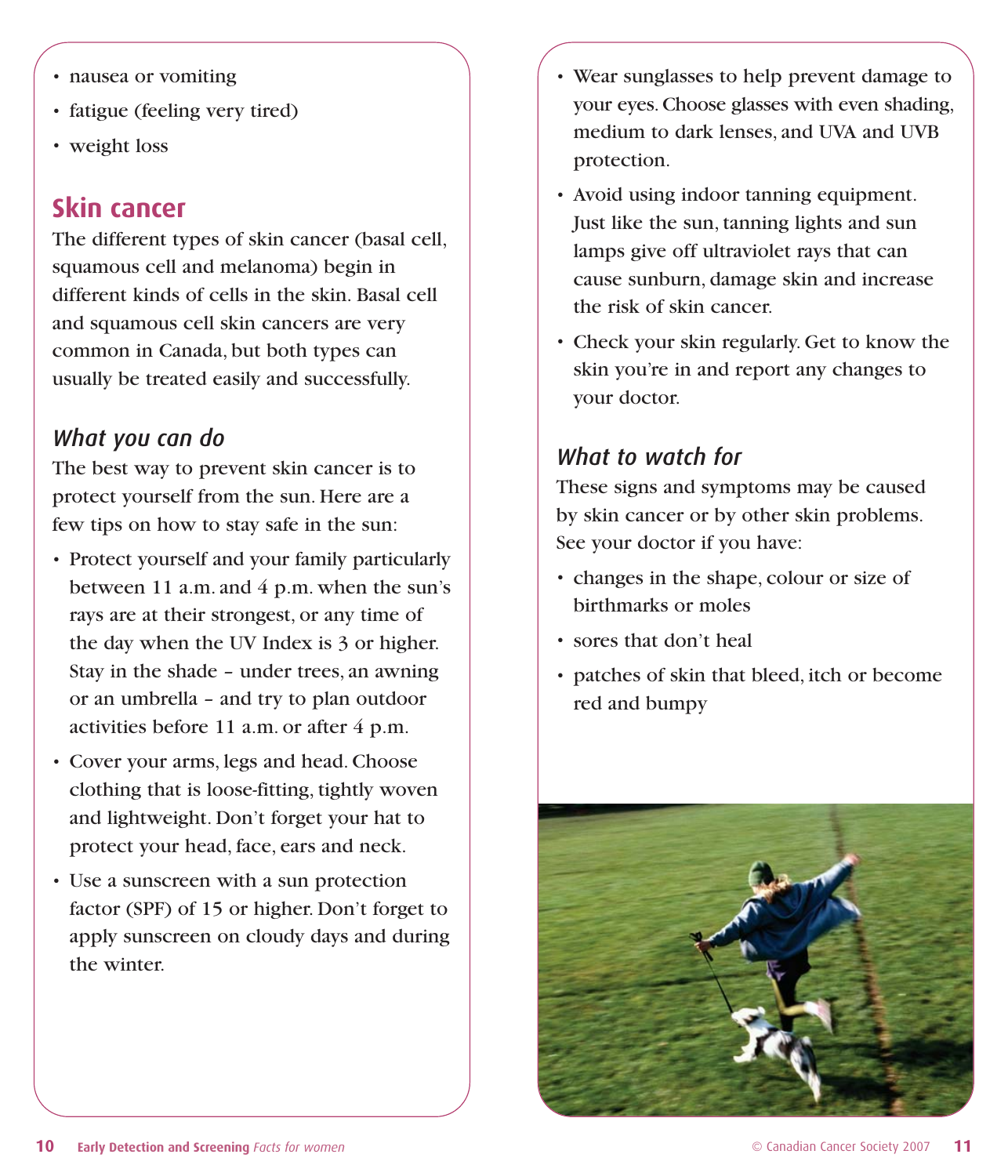## **Preventing cancer**

# *Live well. Make healthy choices.*

- Be a non-smoker and avoid second-hand smoke.
- Keep a healthy body weight. Be active and eat well.
- Know the risks of alcohol. The less you drink, the more you reduce your risk.
- Protect your skin. Be safe in the sun and don't use tanning beds.
- Get enough vitamin D from the sun, supplements and your diet.

## *Be aware. Look after yourself.*

- Know your body and watch for signs of cancer.
- Report any changes in your health to your doctor.
- Get screened and help find cancer early.
- Check your family's cancer history.
- Understand how hormones and infections affect your cancer risk.
- Get rid of harmful substances at work and at home.

# *Get involved. Help reduce risks for everyone.*

- Raise awareness about cancer prevention in your community.
- Reduce cancer risks for the next generation.
- Fight for public policy to make healthy living easier for everyone.
- Find out how you can help the Society fight for change right now.

# **Find out more**

If you want to know more about early detection and screening:

- Call an information specialist toll-free at **1 888 939-3333** Monday to Friday 9 a.m. to 6 p.m.
- E-mail us at **info@cis.cancer.ca**.
- Visit our website at **www.cancer.ca**.
- Contact your local Canadian Cancer Society office.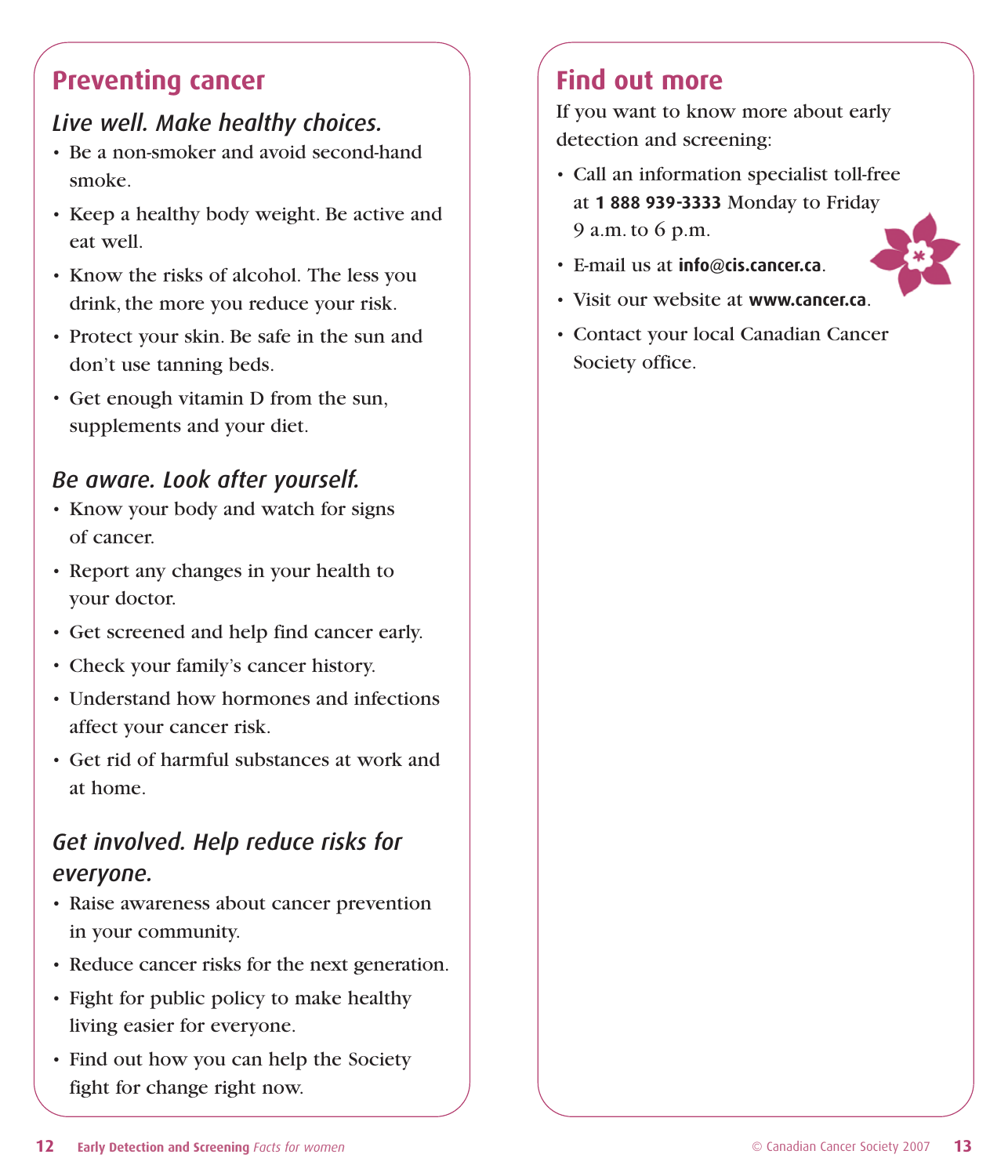| <b>Notes</b> |  |  |
|--------------|--|--|
|              |  |  |
|              |  |  |
|              |  |  |
|              |  |  |
|              |  |  |
|              |  |  |
|              |  |  |
|              |  |  |
|              |  |  |
|              |  |  |
|              |  |  |
|              |  |  |
|              |  |  |
|              |  |  |
|              |  |  |
|              |  |  |
|              |  |  |
|              |  |  |

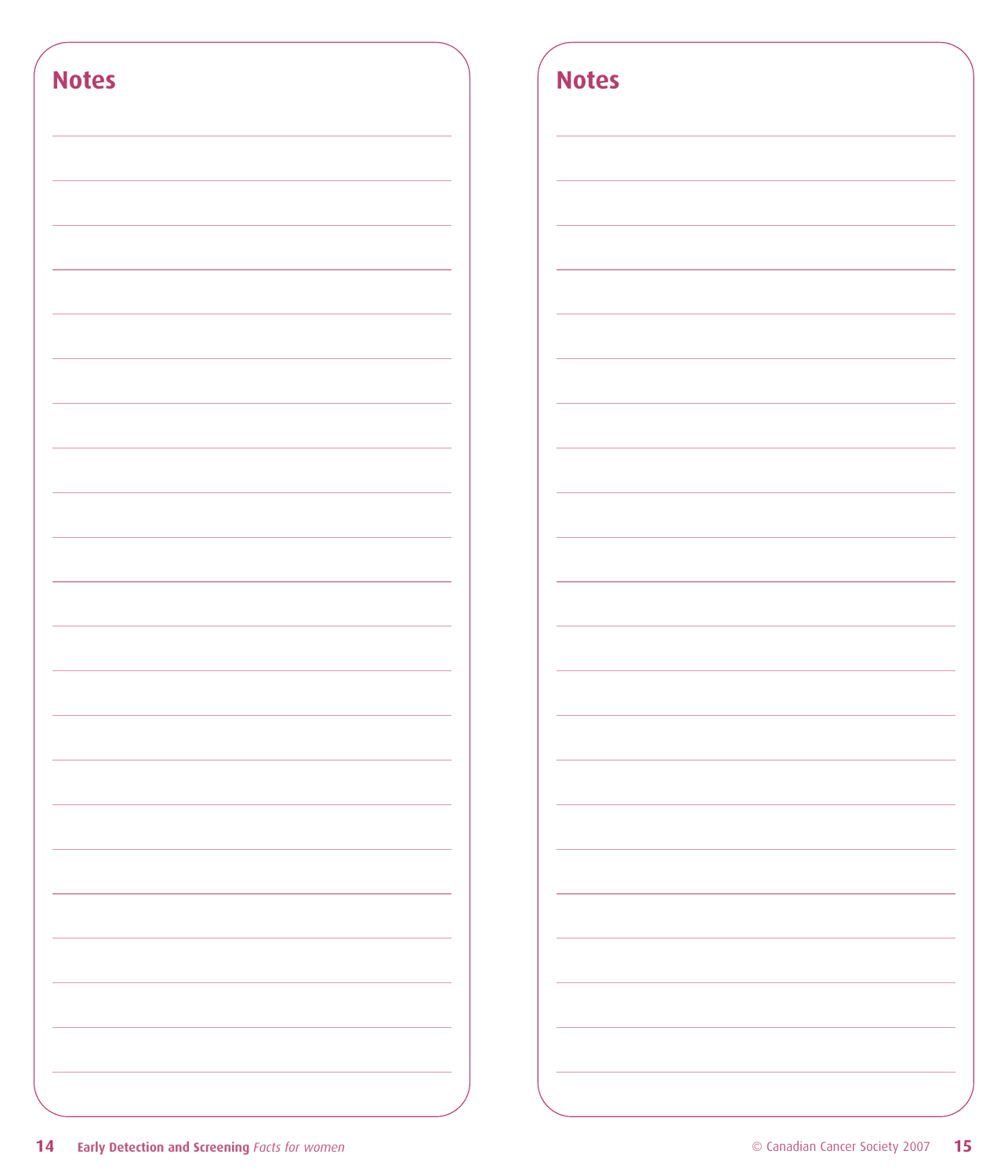

#### **We'd like to hear from you**

E-mail us at publicationsfeedback@cancer.ca if you have comments or suggestions to help us make this booklet more useful for you and other readers.